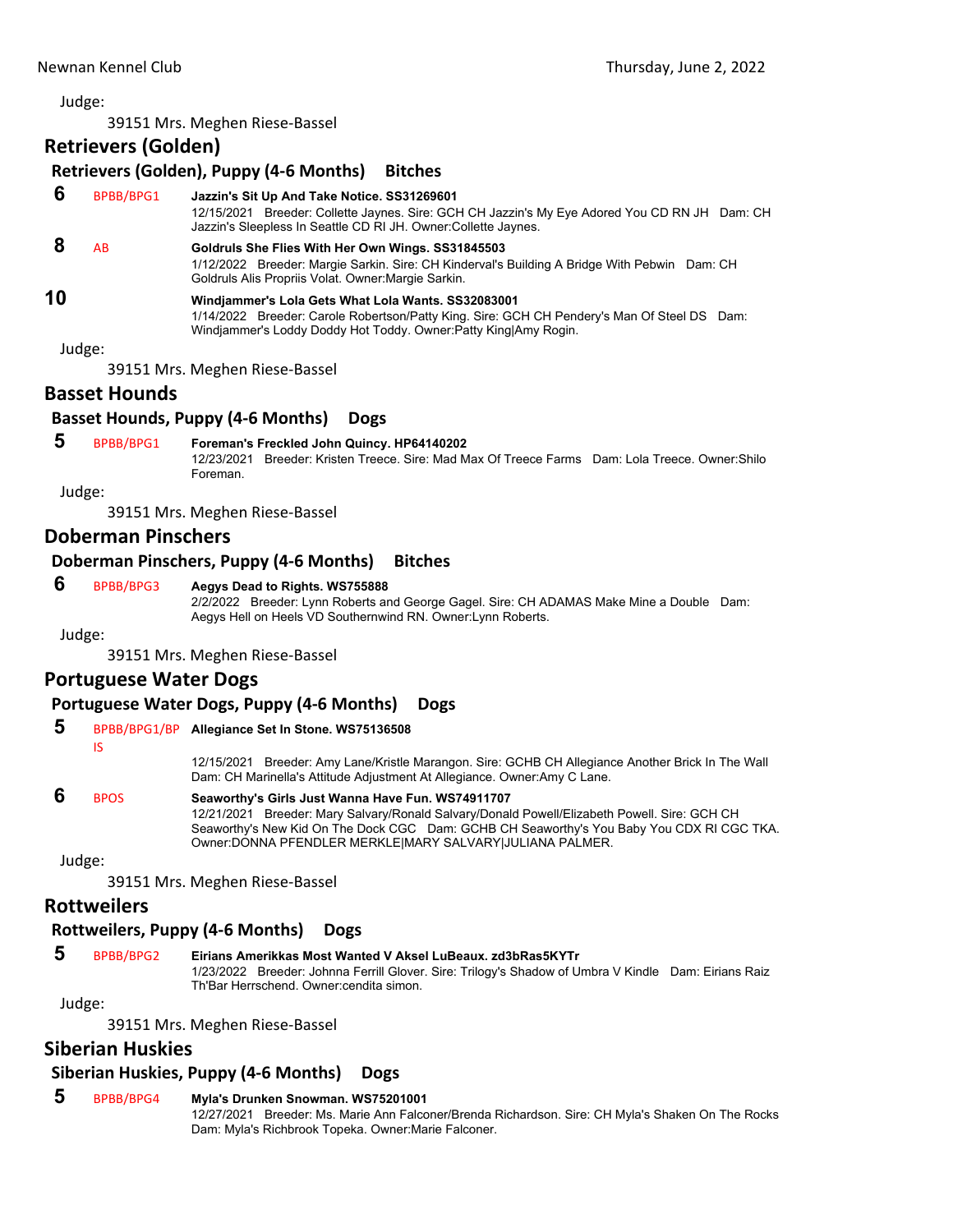Judge:

39151 Mrs. Meghen Riese‐Bassel

## **American Hairless Terriers**

#### **American Hairless Terriers, Puppy (4‐6 Months) Dogs**

#### **5** BPBB **Ripitup Trin 2 B Bad. RN37505105**

1/1/2022 Breeder: Patricia Smith/Marcia Martin. Sire: GCHG CH Bur-Way Trin 2 Raise Some Kane BCAT Dam: GCHB CH Streaking Bare First Lady Eleanor At Rip It Up. Owner:patricia smith.

Judge:

39151 Mrs. Meghen Riese‐Bassel

#### **Bedlington Terriers**

#### **Bedlington Terriers, Puppy (4‐6 Months) Dogs**

## **5** BPBB/BPG2 **Charez What Makes U Different Makes U Dangerous. RN37359806**

12/14/2021 Breeder: JoAnn Miller/Ms. Rachael Perez. Sire: CH Trevelyan's Quiet Playing Games Dam: Jasada's Harley. Owner:Priscilla Boland.

Judge:

39151 Mrs. Meghen Riese‐Bassel

#### **Border Terriers**

#### **Border Terriers, Puppy (4‐6 Months) Dogs**

#### **5** BPBB/BPG4 **Scentsible Sentient Baxter. RN37330504**

12/19/2021 Breeder: Leslie Sprando. Sire: Scentsible Guiness Stout Dam: CH Happy Hobbits Hideaways Hilarious RE CAX. Owner:Anne P Berryman|Leslie M Sprang.

## **6** BPOS **Scentsible Sky's The Limit. RN37330502**

12/19/2021 Breeder: Leslie Sprando. Sire: Scentsible Guiness Stout Dam: CH Happy Hobbits Hideaways Hilarious RE CAX. Owner:Daniel Timlin|Samantha Mirtsopoulos.

Judge:

39151 Mrs. Meghen Riese‐Bassel

## **Cairn Terriers**

#### **Cairn Terriers, Puppy (4‐6 Months) Bitches**

#### **6 Runrig Vickie's Snow Angel. RN37427301**

12/22/2021 Breeder: Vickie Shotwell. Sire: GCH CH Hampton Court Just Right Dam: GCH CH Runrig Solar Flare. Owner:Floyd and Mary Joffrion.

## **8** BPBB/BPG1 **Runrig Twilight's Song. RN37427302**

12/22/2021 Breeder: Vickie Shotwell. Sire: GCH CH Hampton Court Just Right Dam: GCH CH Runrig Solar Flare. Owner:Floyd and Mary Joffrion.

Judge:

39151 Mrs. Meghen Riese‐Bassel

## **Kerry Blue Terriers**

#### **Kerry Blue Terriers, Puppy (4‐6 Months) Dogs**

#### **5** AB **Kerion Bluecrush Silver Lining!. RN37528101**

12/14/2021 Breeder: Judy Agnew/Eva Hart-Hansen/Lou Perry Cunningham. Sire: GCHG CH Bluecrush Freedom And Whiskey! Dam: GCHB CH Tontine's American Brit. Owner:McKenna Vance|Tyler Roberts.

Judge:

#### 39151 Mrs. Meghen Riese‐Bassel

#### **Miniature Bull Terriers**

#### **Miniature Bull Terriers, Puppy (4‐6 Months) Dogs**

 **5** BPBB/BPG3 **Menusha's No Resolutions Needed I'm Perfect. RN37367501** 1/1/2022 Breeder: Charla Grimes/Beverly Krautler. Sire: Troll Dogs Sid Dam: Menusha's Happily Ever After. Owner:Jean Dinkins.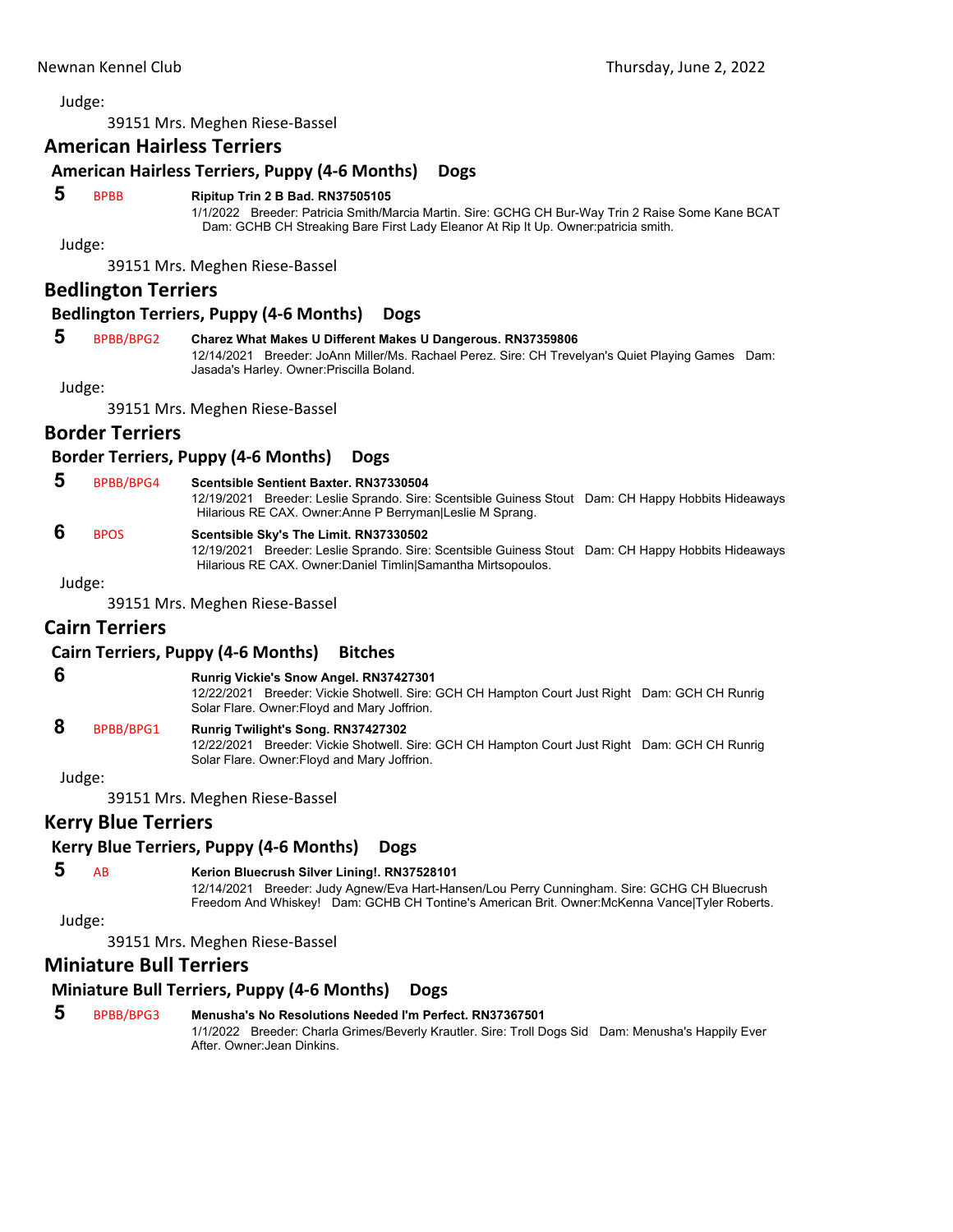Judge:

39151 Mrs. Meghen Riese‐Bassel

## **Staffordshire Bull Terriers**

#### **Staffordshire Bull Terriers, Puppy (4‐6 Months) Dogs**

#### **5 Rockstaff This Brew's For You @ Luvabull. RN37410201**

1/1/2022 Breeder: Elizabeth Harris/Sue Harris. Sire: GCHG CH Rockstaff Celtic Guardian FDC CGCA CGCU TKN ATT Dam: CH Rockstaff Red Headed Coalminer's Daughter. Owner:Christina Smith|Ayden Hovermale.

Judge:

39151 Mrs. Meghen Riese‐Bassel

**Cavalier King Charles Spaniels**

#### **Cavalier King Charles Spaniels, Puppy (4‐6 Months) Bitches**

#### **8** BPBB/BPG1 **St Jon Can You Feel The Love. TS53927602**

12/11/2021 Breeder: Jennifer Wehking. Sire: GCH CH Masterpiece St Jon I Just Can't Wait To Be King Dam: St Jon Snapdragon. Owner:Jennifer Wehking.

Judge:

39151 Mrs. Meghen Riese‐Bassel

## **Bulldogs**

#### **Bulldogs, Puppy (4‐6 Months) Dogs**

 **5** BPBB/BPG2 **Vaughan's Uno Santino. NP73768101**

1/25/2022 Breeder: Jackie Vaughan. Sire: GCHG CH Irresistibull Winter Is Coming Of Danditops Dam: GCH CH Vaughan's Senorita Charo. Owner:JACKIE VAUGHAN.

Judge:

39151 Mrs. Meghen Riese‐Bassel

## **French Bulldogs**

#### **French Bulldogs, Puppy (4‐6 Months) Dogs**

 **5 Mojave Night Smooth As Tennessee Whiskey. NP72827401** 12/31/2021 Breeder: Linnell Evans/Hope Evans. Sire: GCH CH Cutting Edge Lafayette's One Of A Kind Dam: Friendswood's Goin Rogue For Brk. Owner:Charise McElyea|Chris McElyea|Linnell Evans|Hope Evans.  **6** BPBB/BPG1 **South Peach A Bold Gentleman's Daughter. NP71493501** 12/12/2021 Breeder: Draper Palmer/Kathryn Palmer/Juliana Palmer. Sire: GCH CH Lewisfield's Born Bold In The Nick Of Time Dam: South Peach Kissed By A Rose. Owner:Draper palmer|KATHRYN PALMER|JULIANA PALMER.  **7** BPOS **Riskyhill's Hold Your Horses At South Peach. NP74431204** 1/26/2022 Breeder: Mrs. Scottie Blevins Smith. Sire: CH Bring Out The Bold At Lewisfield Dam: CH Riskyhill's Classytinkertime. Owner:Draper palmer|KATHRYN PALMER|JULIANA PALMER|SCOTTIE SMITH.  **8 South Peach Bold Rose Of Timeless Beauty. NP71493502** 12/12/2021 Breeder: Draper Palmer/Kathryn Palmer/Juliana Palmer. Sire: GCH CH Lewisfield's Born Bold In The Nick Of Time Dam: South Peach Kissed By A Rose. Owner:Draper palmer|KATHRYN PALMER|JULIANA PALMER. Judge:

39151 Mrs. Meghen Riese‐Bassel

## **Poodles (Standard)**

#### **Poodles (Standard), Puppy (4‐6 Months) Dogs**

#### **5** BPBB/BPG3 **Aegys Alpine Frost. PR24976703**

12/23/2021 Breeder: Lynn Roberts. Sire: Brienwood's Risky Business RN Dam: Kaylen's Ain't Misbehavin' RI DN. Owner:Lynn Roberts.

Judge:

39151 Mrs. Meghen Riese‐Bassel

## **Border Collies**

#### **Border Collies, Puppy (4‐6 Months) Dogs**

#### **5** AB **Solaras-Wochme Apache!. DN70095603**

12/4/2021 Breeder: Barbara Gay Fitzgerald / Vanessa K Evans / . Sire: CH Solaras-Callista Stalk Exchange PT Dam: Avatar-Bayshore Bibbidi-Bobbidi-Boo. Owner:Barbara Fitzgerald .